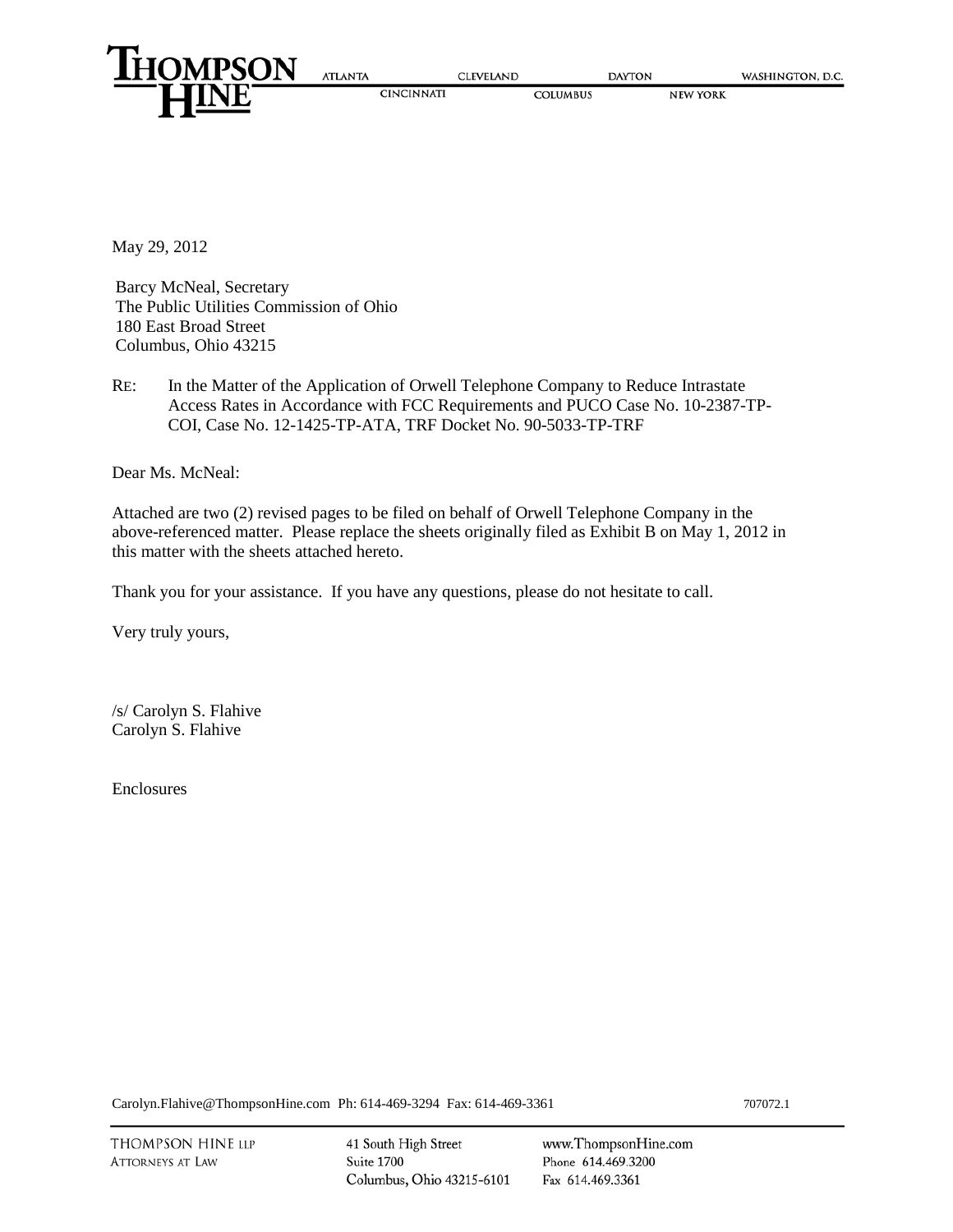P.U.C.O. NO. 8

## ACCESS SERVICE

The Orwell Telephone Company ("Orwell") adopts and concurs in the tariff filed by the National Exchange Carrier Association, Inc. ("NECA") with the Federal Communications Commission ("F.C.C.") as TARIFF F.C.C. No. 5 dealing with rates and charges utilized by Orwell in providing access to interexchange carriers. The abovementioned tariff provides for interstate services, however, pursuant to orders and entries by this Commission on Case No. 83-464-TP-COI, Orwell hereby concurs, adopts and "mirrors" said tariff to apply toward intrastate services in all respects with the exception of Section 4, End User Charges. The rates, terms and conditions for Intrastate Carrier Common Line Access Service are set forth herein.

A. Access Charge Rates

| Revised Carrier Common Line Access Service rates are as set forth on Sheet 15 herein. | (T) |
|---------------------------------------------------------------------------------------|-----|
|---------------------------------------------------------------------------------------|-----|

Switched Access Rates

Local switched access rates applied to the intrastate jurisdiction shall remain at the levels existing on December 31, 1997, except a) as specified in the Section Switched Access Charges Assessable to VoIP-PSTN Traffic and b) those rates reduced pursuant to the FCC's Report and Order and Further Notice of Proposed Rulemaking, WC Docket Nos. 10-90, et al., FCC No. 11-161 (released November 18, 2011): see Section 6, Sheet No. 15 herein. (T)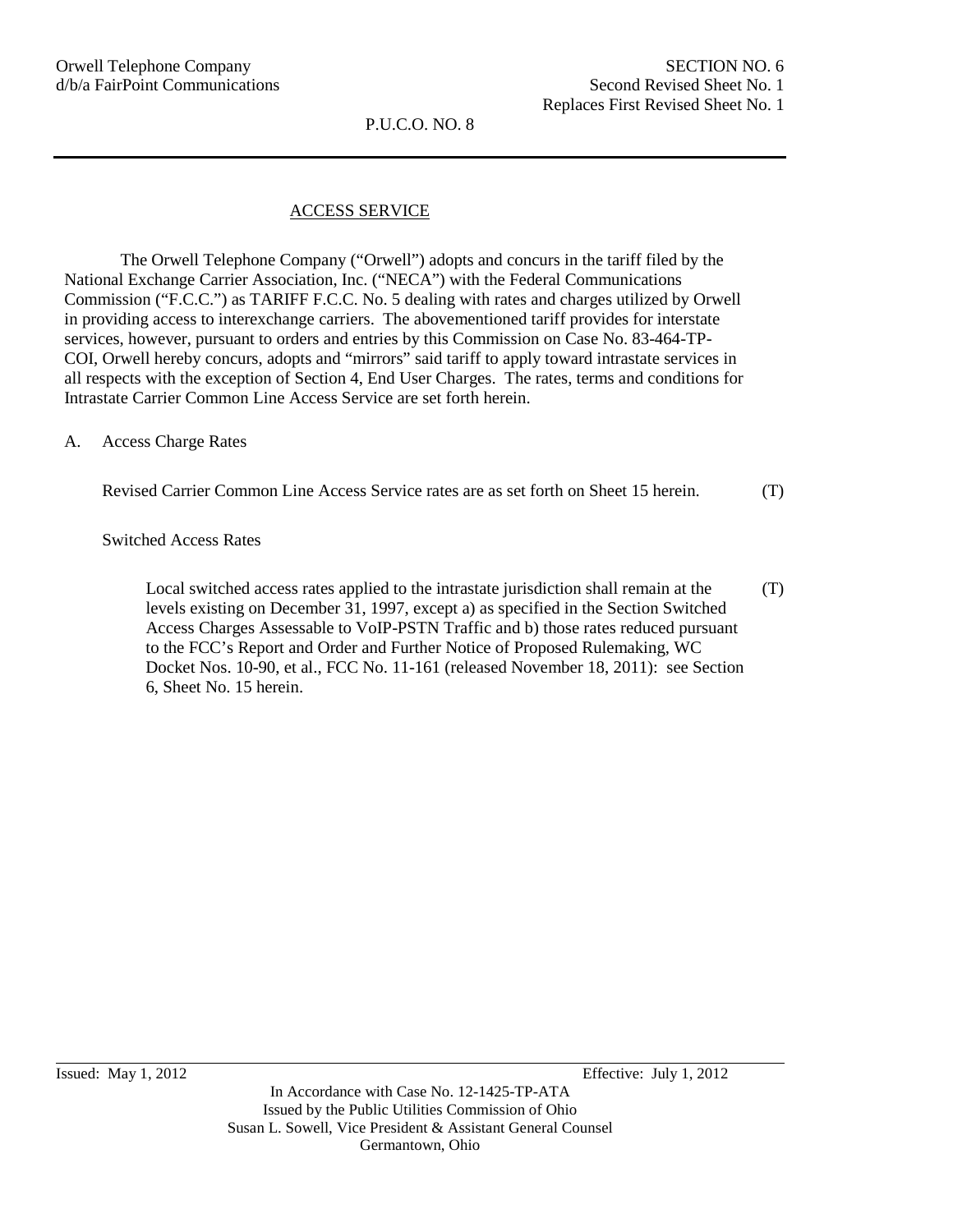Rates:

## P.U.C.O. NO. 8

## ACCESS SERVICE TARIFF (Continued)

| 1.               | <b>Carrier Common Line Charge</b>                                 | <u>Rate</u> |
|------------------|-------------------------------------------------------------------|-------------|
|                  | Premium Access, per minute                                        |             |
|                  | Terminating                                                       | \$.005947   |
|                  | Originating                                                       | \$.0150     |
| 2.               | <b>Transport Interconnection Charge (TIC)</b>                     |             |
|                  | Originating and Terminating                                       | \$.015055   |
| 3.               | <b>Local Transport</b>                                            |             |
|                  | <b>Tandem Switched Transport</b>                                  |             |
|                  | a) Tandem Switched Facility, per access minute per mile           | \$.000090   |
|                  | b) Tandem Switched Termination, per access minute per termination | \$.000443   |
| $\overline{4}$ . | End Office                                                        |             |
|                  | a) Local Switching                                                | \$.040400   |
|                  | b) Information Surcharge, per minute                              | \$.000198   |

(N)

(N)